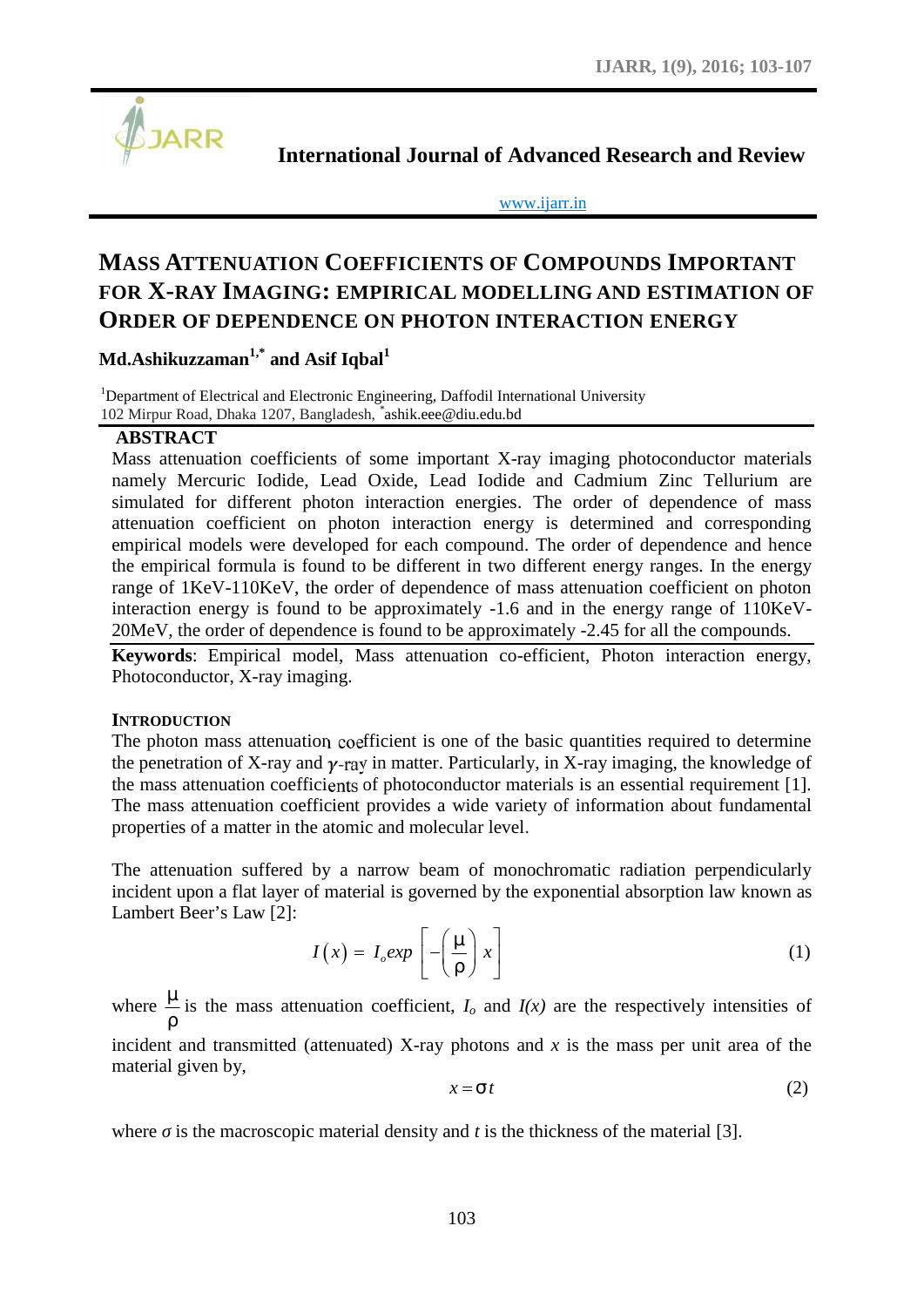In photo-detection setup of X-ray, photoconductor layer is an important part. Polycrystalline Mercuric Iodide and Lead Iodide are commonly used photoconductor materials [4]. Additionally, Lead oxide and Cadmium zinc telluride are also used in photo-detection. In this study, mass attenuation coefficients of the four aforementioned compounds are simulated and analysed for a range of photon interaction energy. Furthermore, empirical models of mass attenuation co-efficient for different energy ranges have been developed. From the empirical models, the order of dependence of mass attenuation coefficients on photon interaction energy has been estimated. **LIARR**, 1(9), 2016; 103-107<br>
coconductor layer is an important part. Polycrystalline<br>
re commonly used photoconductor materials [4].<br>
zinc telluride are also used in photo-detection. In this<br>
the four aforementioned comp **IJARR**, 1(9), 2016; 103-107<br>
coconductor layer is an important part. Polycrystalline<br>
re commonly used photoconductor materials [4].<br>
zinc telluride are also used in photo-detection. In this<br>
he four aforementioned compo LJARR, 1(9), 2016; 103-107<br>
onductor layer is an important part. Polycrystalline<br>
commonly used photoconductor materials [4].<br>
nc telluride are also used in photo-detection. In this<br>
four aforementioned compounds are simu 9, 2016; 103-107<br>
t. Polycrystalline<br>
r materials [4].<br>
detection. In this<br>
re simulated and<br>
models of mass<br>
om the empirical<br>
oton interaction<br>
or approximated<br>
or approximated<br>
(3)<br>
( $\sum_{i}$ ) is the mass<br>
capared from

#### **MODEL AND SIMULATION**

The mass attenuation coefficient for a mixture or compound (assumed to be or approximated as homogeneous) can be found approximately using [5]:

$$
\tilde{\frac{m}{m}} = \sum_{i} w_i \left( \tilde{\frac{m}{m}} \right)_i \tag{3}
$$

Where  $w_i$  is the fraction by mass of the species in the compound and  $\left(\underline{\ } \right)$  is t  $\left(\frac{1}{i}\right)$  is the mass  $\ldots$  ), and the contract of  $\ldots$ attenuation coefficient of that species [5].

#### **DATA ACQUISITION**

The mass attenuation co-efficient data of elements used in this study were acquired from the website of National Institute of Standards and Technology [6-12].

#### **RESULT AND DISCUSSION**

Firstly, we have simulated mass attenuation coefficients for a range of photon interaction energy for the four compounds under investigation. Fig.1 through Fig. 4 show the mass attenuation coefficient vs photon interaction energy plots for Mercuric Iodide, Lead Oxide, Lead Iodide and Cadmium Zinc Telluride respectively in the energy range of *1KeV-20MeV*.



for  $Hgl_2$  in the energy range 1KeV to 20 MeV. for  $Pbl_2$  in the

**Fig 1**. Mass Attenuation co-efficient vs Photon Energy **Fig 2.** Mass Attenuation co-efficient vs Photon Energy for  $PbI<sub>2</sub>$  in the energy range 1KeV to 20 MeV.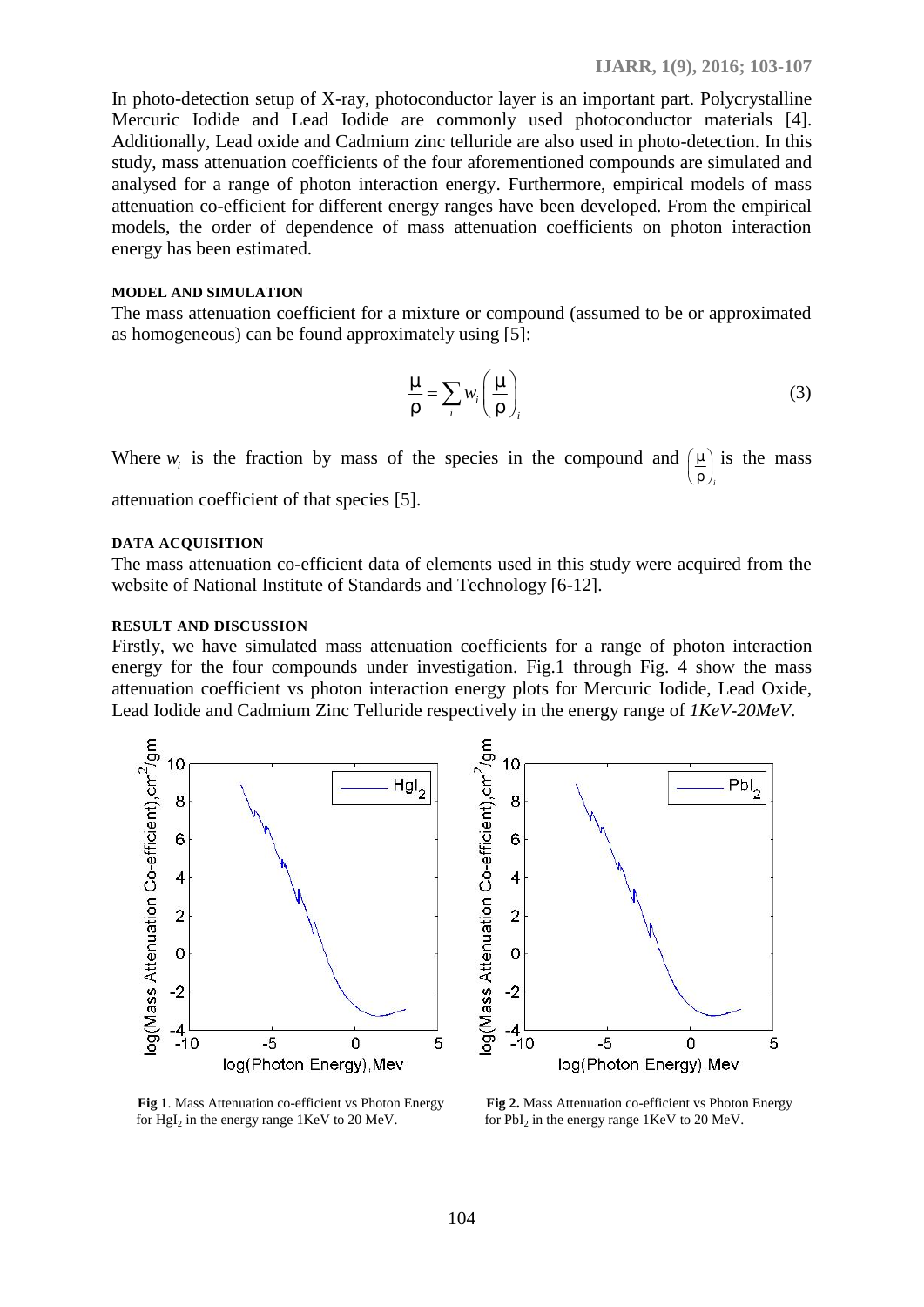

for PbO in the energy range 1KeV to 20 MeV. CdZnTe in the energy range 1KeV to 20 MeV.

**Fig 3**. Mass Attenuation co-efficient vs Photon Energy **Fig 4.** Mass Attenuation co-efficient vs Photon Energy for

The absorption edges are observed for each of the plots and listed in Table 1.

|                                                    | The absorption edges observed for the compounds under investigation                             |                                                                                                                                                                                                                                                                                                                                                                                                                                                                   |             |            |              |
|----------------------------------------------------|-------------------------------------------------------------------------------------------------|-------------------------------------------------------------------------------------------------------------------------------------------------------------------------------------------------------------------------------------------------------------------------------------------------------------------------------------------------------------------------------------------------------------------------------------------------------------------|-------------|------------|--------------|
| Compound                                           | K edge                                                                                          | L edge                                                                                                                                                                                                                                                                                                                                                                                                                                                            | M edge      | N edge     | O edge       |
| Hgl <sub>2</sub>                                   | 0.082 MeV                                                                                       | $0.03 \text{ MeV}$                                                                                                                                                                                                                                                                                                                                                                                                                                                | 0067 MeV    | 0.0024 MeV | $0.0015$ MeV |
| PbI <sub>2</sub>                                   | 0.082 MeV                                                                                       | $0.03 \text{ MeV}$                                                                                                                                                                                                                                                                                                                                                                                                                                                | 0.0067 MeV  | 0.0025 MeV | 0.0015 MeV   |
| PbO                                                | 0.082 MeV                                                                                       | 0.011 MeV                                                                                                                                                                                                                                                                                                                                                                                                                                                         | $0.004$ MeV |            |              |
| CdZnTe                                             | 0.048MeV                                                                                        | 0.0183 MeV                                                                                                                                                                                                                                                                                                                                                                                                                                                        | $0.004$ MeV |            |              |
| imilar trend.<br>quation as shown in equation (4). |                                                                                                 | hosen the first photon energy range to be $1KeV-110KeV$ where all the plots follow a similar<br>rend. The second photon energy range is 110KeV-20MeV; where the plots follow another<br>lence we have developed an empirical model for each of the compounds consisting of two<br>eparate equations for two energy ranges. To determine the order of dependence of mass<br>ttenuation coefficient on photon interaction energy, we have chosen a suitable form of |             |            |              |
|                                                    |                                                                                                 | $\tilde{-} = \Gamma \times E^{-s} + U$                                                                                                                                                                                                                                                                                                                                                                                                                            |             |            |              |
|                                                    | The coefficients have been extracted from <i>cftool</i> with a confidence bound of 95%. Table 2 | Then we have employed MATLAB curve fitting tool <i>cftool</i> to obtain the values of the<br>oefficients, and in the above equation for each of the compounds under investigation.                                                                                                                                                                                                                                                                                |             |            | (4)          |

$$
= \Gamma \times E^{-s} + u
$$

Then we have employed MATLAB curve fitting tool *cftool* to obtain the values of the coefficients , and in the above equation for each of the compounds under investigation. The coefficients have been extracted from *cftool* with a confidence bound of 95%. Table 2 shows the values of these coefficients acquired by this process.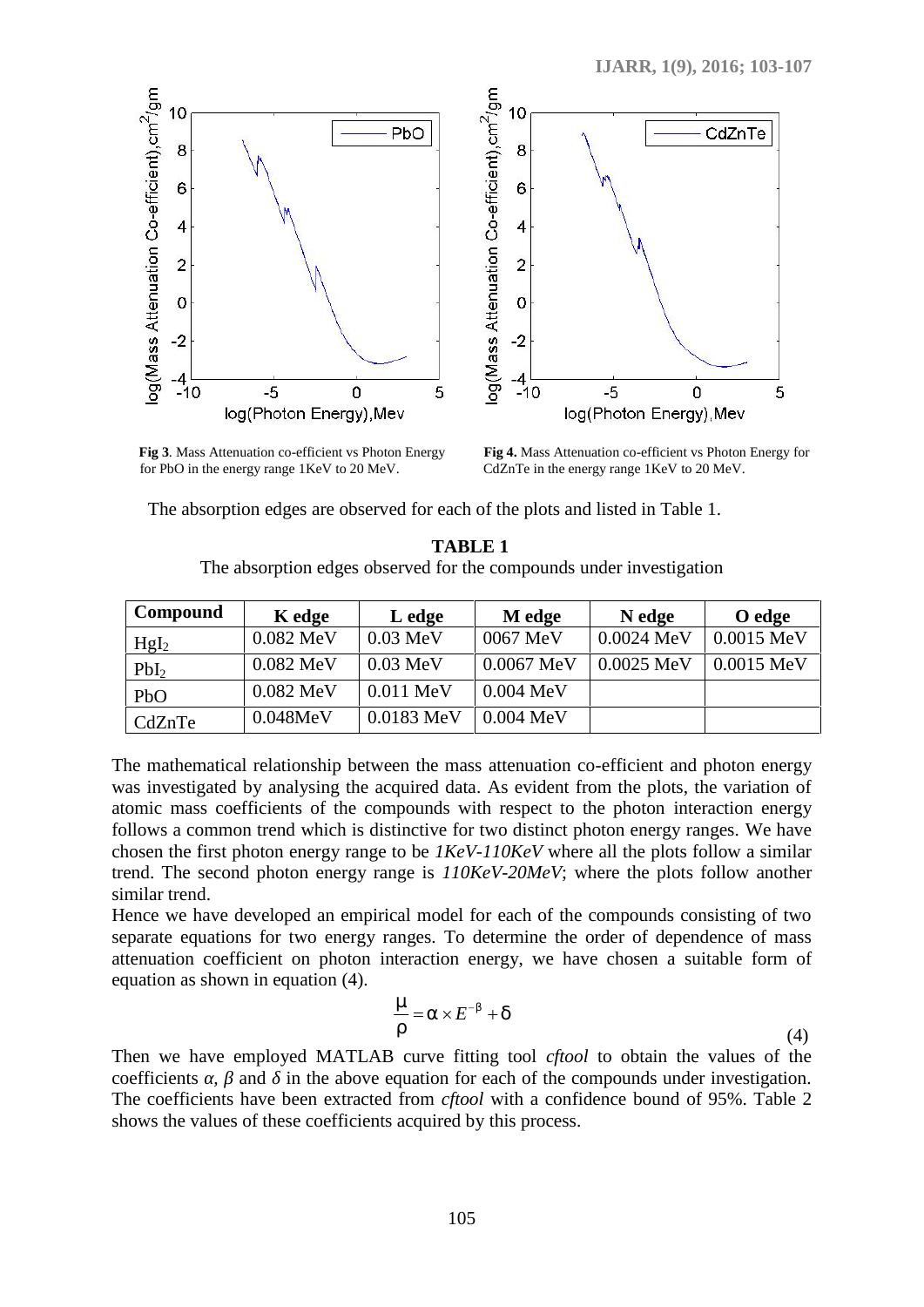|                                                                                               |                    |                                       |              |                                                          |                  |                                 |                                                                                                | <b>IJARR, 1(9), 2016; 103-107</b> |
|-----------------------------------------------------------------------------------------------|--------------------|---------------------------------------|--------------|----------------------------------------------------------|------------------|---------------------------------|------------------------------------------------------------------------------------------------|-----------------------------------|
|                                                                                               |                    |                                       |              | <b>TABLE 2</b>                                           |                  |                                 |                                                                                                |                                   |
|                                                                                               |                    | Numerical values of the coefficients, |              | and                                                      |                  | of the empirical equation $(4)$ |                                                                                                |                                   |
| <b>Energy</b><br><b>Ranges</b>                                                                | $1$ KeV- $110$ KeV |                                       |              |                                                          | 110KeV-20MeV     |                                 |                                                                                                |                                   |
| Compound                                                                                      | Hgl <sub>2</sub>   | PbI <sub>2</sub>                      | PbO          | CdZnTe                                                   | Hgl <sub>2</sub> | PbI <sub>2</sub>                | PbO                                                                                            | CdZnTe                            |
|                                                                                               | 0.087              | 0.085                                 | 0.087        | 0.086                                                    | 0.012            | 0.010                           | 0.017                                                                                          | 0.010                             |
|                                                                                               | 1.637              | 1.642                                 | 1.622        | 1.644                                                    | 2.424            | 2.458                           | 2.451                                                                                          | 2.44                              |
|                                                                                               | $\boldsymbol{0}$   | $\boldsymbol{0}$                      | $\mathbf{0}$ | $\boldsymbol{0}$                                         | 0.046            | 0.049                           | 0.049                                                                                          | 0.049                             |
|                                                                                               |                    |                                       |              |                                                          |                  |                                 | energy $(E)$ and in the energy range of $110KeV - 20MeV$ , the mass attenuation coefficient is |                                   |
| proportional to approximately the $-2.45th$ order of photon interaction energy. To summarize, |                    |                                       |              |                                                          |                  |                                 |                                                                                                |                                   |
| And                                                                                           |                    |                                       |              | $\Gamma$ $\Gamma$ $E^{-1.6}$ , $1KeV \leq E \leq 110KeV$ |                  |                                 |                                                                                                | (5)                               |
|                                                                                               |                    |                                       |              | $\text{Tr} E^{-2.45}$ , 110KeV $\le E \le 20MeV$         |                  |                                 |                                                                                                | (6)                               |

**TABLE 2** Numerical values of the coefficients, and of the empirical equation (4)

$$
-\Gamma E^{-1.6}, 1KeV \le E \le 110KeV \tag{5}
$$

$$
-\Gamma E^{-2.45}, 110KeV \le E \le 20MeV \tag{6}
$$

### **CONCLUSION**

In this study, we have explored in an extensive scope the dependence of mass attenuation coefficients of several compounds important as photoconductor materials used in X-ray imaging on their corresponding photon interaction energies. The theory provided us with a formula to determine the mass attenuation coefficients of the compounds using the weight fractions and mass attenuation coefficients of the respective elements. However, the existing theory does not give any indication about the trend or order of dependence of mass attenuation coefficient on photon interaction energy. We have developed empirical models to find such dependence. For each compound, we have given two separate formulas for two different photon interaction energy ranges. We have observed that for all the compounds, the dependence of mass attenuation coefficient on photon interaction energy in a particular energy range is fairly of the same order. The approach we have adopted in our study can aptly be employed to investigate the order of dependence of mass attenuation coefficients of other compounds. Since we have found that for four different compounds, the order of such dependence and the other parameters of the empirical models are almost the same, we can presume that our model will hold fairly well for other compounds as well in the energy ranges we have explored. Whether our empirical models hold for other photon interaction energy ranges calls for further investigation.

## **REFERENCES**

- [1] D. F. Jackson and D. J. Hawkes, 1981.X-ray attenuation coefficients of elements and mixtures. Physics Reports. 70(3),169–233.
- [2] N.A.Alallak and S.S.Sarhan.2012.Factors Affecting Gamma Ray Transmission.Jordan Journal of Physics.5(2),77-88.
- [3] http://physics.nist.gov/PhysRefData/XrayMassCoef/chap2.html